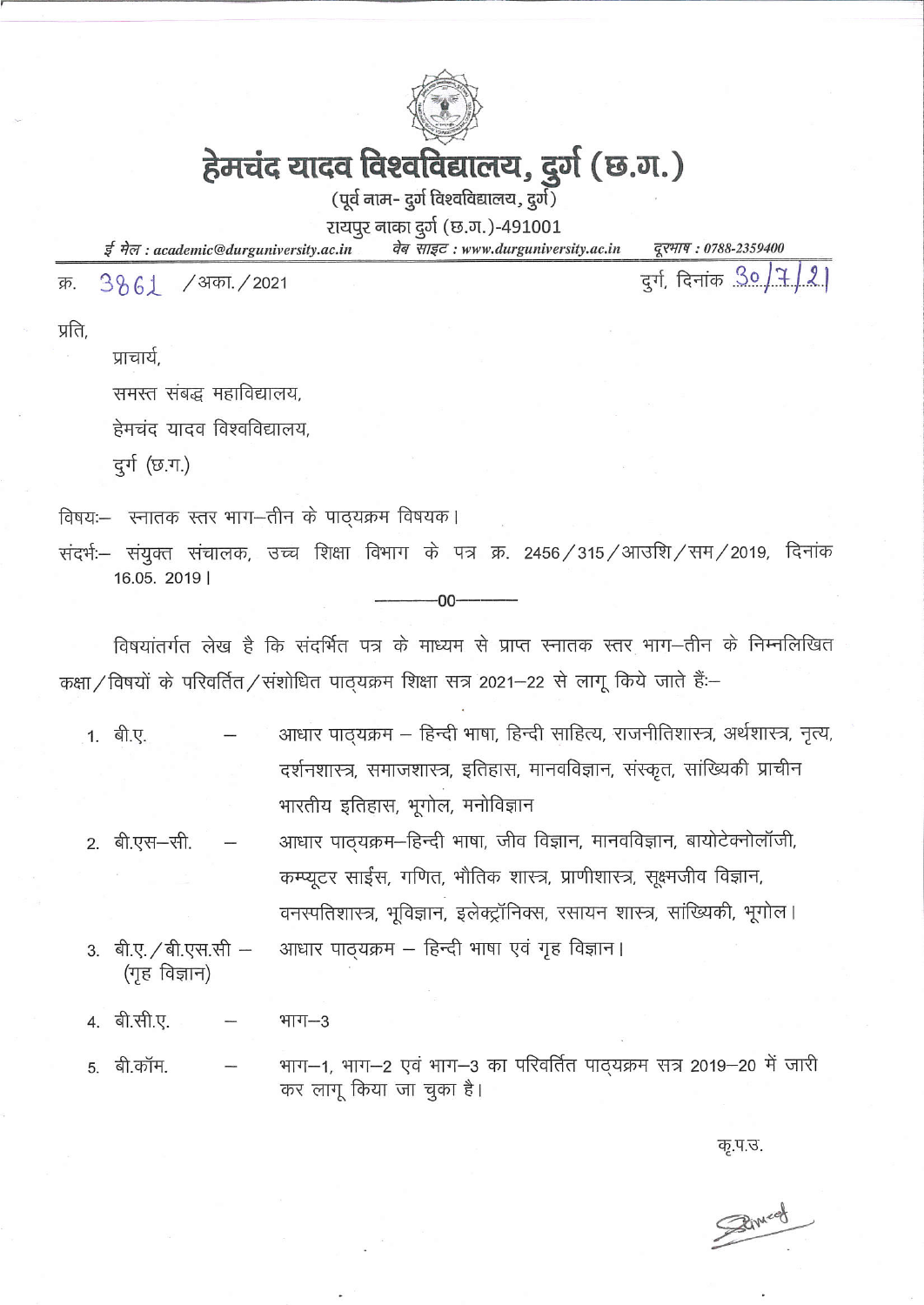उपरोक्त विषयों को शिक्षा सत्र 2021-22 से संशोधित रूप में स्नातक स्तर भाग--तीन के लिए लागू किया जाता है स्नातक स्तर भाग–एक हेतू सत्र 2019–20 एवं स्नातक स्तर भाग–दो हेतु सत्र 2020–21 में लागू पाठ्यक्रम मान्य होंगे।

टीपः- परिवर्तित/संशोधित पाठ्यक्रम विश्वविद्यालय की वेबसाईट पर उपलब्ध है।

कुलसचिव

दुर्ग, दिनांक <u>20/1/2)</u>

प्रतिलिपिः—

क्र.

 $3862$  / अका. / 2021

- 1. संयुक्त संचालक, उच्च शिक्षा विभाग के पत्र क्र. 2456/315/आउशि/सम/2019, दिनांक 16.05.2019 के परिपेक्ष्य में सूचनार्थ
- 2. उपकूलसचिव, परीक्षा विभाग एवं उपकूलसचिव, गोपनीय विभाग हेमचंद यादव विश्वविद्यालय, दुर्ग।
- 3. वेबसाईट प्रभारी, वेबसाईट पर पाठ्यक्रम प्रकाशित करने हेतु।
- 4. कुलपति के निज सहायक एवं कुलसचिव के निज सहायक, हेमचंद यादव विश्वविद्यालय, दुर्ग।

सहा. कुलसचिव (अका.)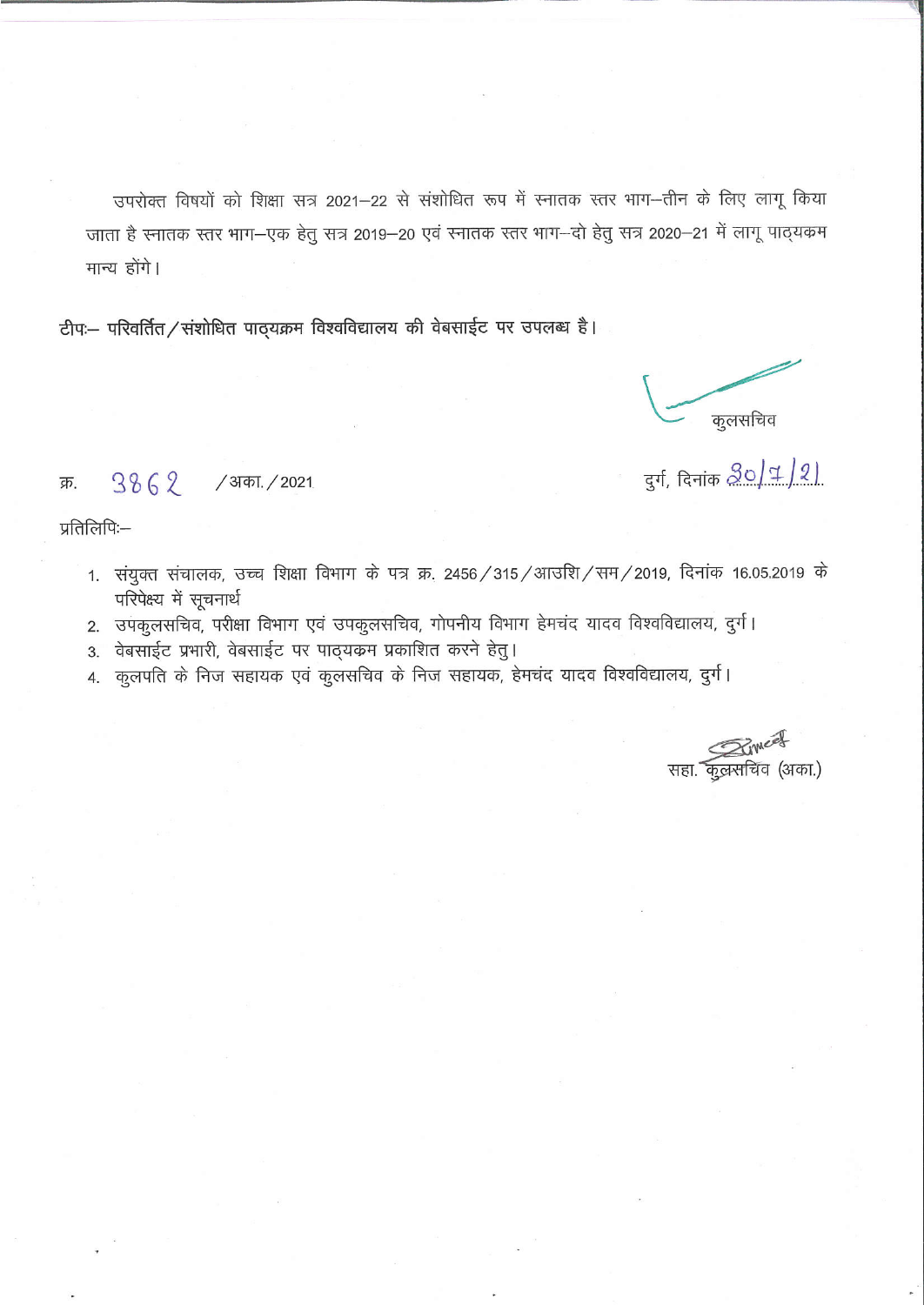#### **SCHEME OF EXAMINATION 2021-2022 BCA PART- III**

| <b>Subject</b><br>Code       | <b>Subject Paper</b>                        | <b>Theory Marks</b> |                    | <b>Internal</b><br><b>Marks</b> |                    | <b>Teaching</b><br>Load per<br>week |                          |                          |
|------------------------------|---------------------------------------------|---------------------|--------------------|---------------------------------|--------------------|-------------------------------------|--------------------------|--------------------------|
|                              |                                             | Max.<br>(A)         | Min.<br><b>(B)</b> | Max.<br>(C)                     | Min.<br><b>(D)</b> | L                                   | T                        | ${\bf P}$                |
| <b>BCA 301</b>               | <b>Statistical Analysis</b>                 | 80                  | 27                 | 20                              | 8                  | $\overline{4}$                      | $\overline{2}$           |                          |
| <b>BCA 302</b>               | Programming in Python                       | 80                  | 27                 | 20                              | 8                  | $\overline{4}$                      | $\overline{2}$           | $\overline{a}$           |
| <b>BCA 303</b>               | Dot Net Technology                          | 80                  | 27                 | 20                              | 8                  | $\overline{4}$                      | $\overline{2}$           |                          |
| <b>BCA 304</b>               | Software Engineering                        | 80                  | 27                 | 20                              | 8                  | $\overline{4}$                      | $\overline{2}$           |                          |
| <b>BCA 305</b>               | Data Structure                              | 80                  | 27                 | 20                              | 8                  | $\overline{4}$                      | $\overline{2}$           |                          |
| <b>BCA 306</b>               | <b>Computer System Architecture</b>         | 80                  | 27                 | 20                              | 8                  | $\overline{4}$                      | $\overline{2}$           | $\overline{\phantom{0}}$ |
| <b>BCA 307</b>               | LAB VII : Programming in<br>Python          | 100                 | 50                 | 40                              | 16                 |                                     | $\overline{a}$           | 3x2                      |
| <b>BCA 308</b>               | LAB VIII : Dot Net<br><b>Technology Lab</b> | 100                 | 50                 | 40                              | 16                 | $\overline{\phantom{0}}$            | $\overline{a}$           | 2x2                      |
| <b>BCA 309</b>               | Project                                     | 100                 | 50                 | 20                              | 8                  |                                     | $\overline{\phantom{0}}$ | 1x2                      |
| <b>Total</b>                 |                                             | 780                 | 312                | 220                             | 88                 |                                     |                          |                          |
| <b>GRAND</b><br><b>TOTAL</b> | (PAPER + INTERNAL)                          | $(A+C)$<br>1000     |                    |                                 | $(B+D)$<br>400     |                                     |                          |                          |

**Student will have to pass individual in all theory, practical and sessional.**

Mary Europes Hespel Mary 6/109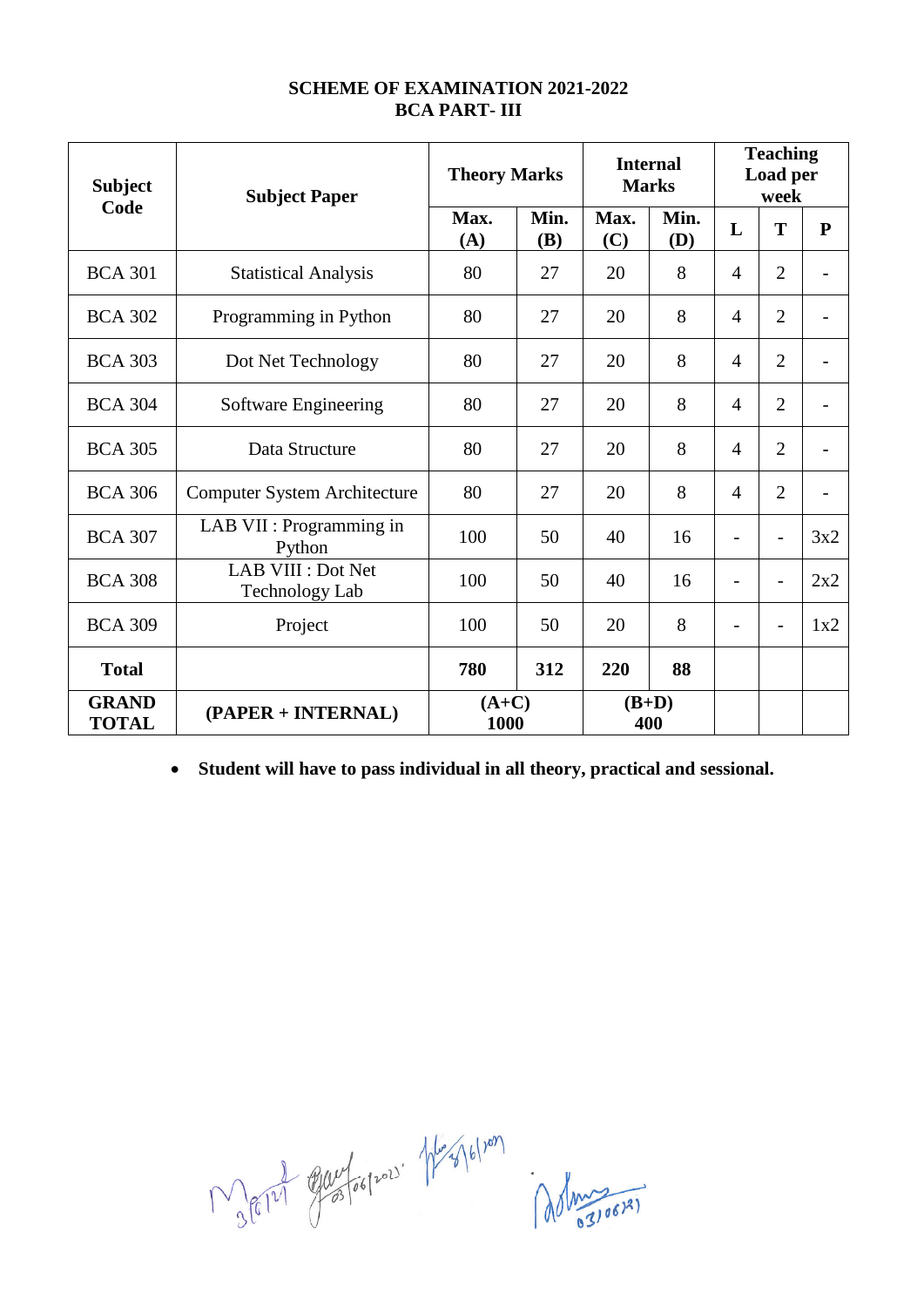#### **Statistical Analysis Subject Code-BCA-301**

#### **Max Marks: 80 Min Marks: 27** Min Marks: 27

**Note: The question Paper setter is advised to prepare unit-wise question with the provision of internal choice. Only simple calculators allowed not scientific calculator.**

#### **UNIT-I**

**COMBINATORICS :** Permutation and Combination, Repetition and Constrained Repetition, Binomial Theorem.

#### **UNIT-II**

Frequency distribution, Histogram and frequency polygons, Measures of central tendency: Mean, Mode, Median, Dispersion, Mean deviation and standard, deviation Moments, Skewness, kurtosis.

#### **UNIT-III**

**Elementary probability theory:** Definition, conditional probability, Probability distribution , mathematical expectation.

**Theoretical distribution:** Binomial, Poisson and Normal distribution, relation between the binomial, poisoned Normal distribution.

#### **UNIT-IV**

**Correlation and Registration:** Linear Correlation, Measure of Correlation, Least Square Regression lines.

**Curve fitting:** Method of least square, least square line, least squares Parabola. Chi-square test: definition of chi-square; signification test: contingency test, coefficient of contingency.

#### **UNIT-V**

**Basics of sampling theory**: sample mean and variance, students t-test, test of Hypotheses and significance, degree of freedom, Z-test, small and large sampling, Introduction of Monte Carlo method.

#### **Text books:**

- 1. Advanced Engineering Mathematics: H,K, Dass; S, Chand & Co.9 Revised Edition, 2001
- 2. Discrete Mathematics: S.K. Sarkar; S. Chand & Co. 2000.
- 3. Numerical Analysis: S.S. Sastry; Prentice Hall of India, 1998.
- 4. Mathematical Statistic: J.N. Kapoor and H.C. Saxena.
- 5. Mathematical Statistic: M. Ray and H. Sharma

 $M_{36121}$  equitospor hershopen del magical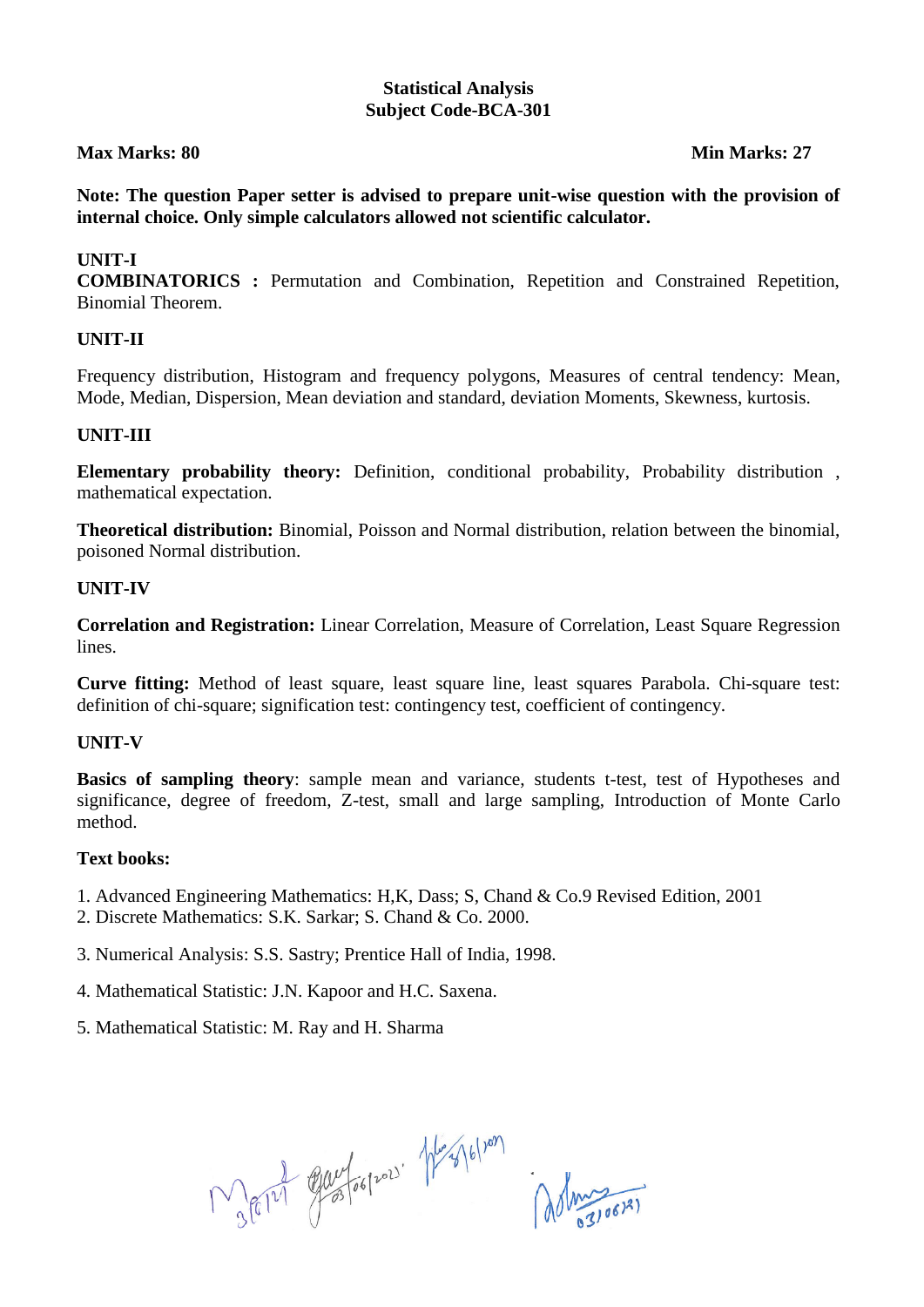### **PROGRAMMING IN PYTHON Subject Code-BCA-302**

#### **Max Marks: 80 Min Marks: 27** Min Marks: 27

#### **Note: The question Paper setter is advised to prepare unit-wise question with the provision of internal choice.**

**Course Outcome: At** the end of course, Student will able to

- Define the Structure and Components of a Python Program.
- Demonstrate proficiency in handling of loops and creation of functions. Identify the methods to create and manipulate lists, tuples and dictionaries.
- Discover the commonly used operations involving regular expressions and file systems.
- Determine the need of scrapping website and working with CSV, JSON and other file formats.
- Interpret the concepts of Object-Oriented Programming as used in Python.

**Unit 1 : Introduction to Python :-** Installing Python, basic syntax, interactive shell, editing saving and running a script; The concept of data types, variables, assignments; immutable variables; numerical types, operators(Arithmetic Operator, Relational Operator, Logical or Boolean Operator, Assignment Operator, Ternary Operator, Bitwise Operator, Increment or Decrement Operator) and expressions; comments in the program, understanding error messages.

**Unit-2:- Creating Python Programs: -** Input and Output Statements, Control Statements (Branching, Looping, Conditional Statement, Exit function, Difference between break, continue and pass).

Function: Defining a function, calling a function, types of function, Function Arguments, Anonymous Functions, global and local variables, Recursion

**Unit-3:- Strings and Text Files: -** Manipulating files and directories, os and sys modules, text files: reading/writing text and numbers from/to a file, creating and deleting a formatted file (csv or tab-separated).

**String Manipulations:** subscript operator, indexing, slicing a string; strings and number system: converting string to numbers and vice-versa, Binary, octal and hexadecimal numbers.

**Unit-4 :- Lists, Tuples and Dictionaries :-** Basic list operators, replacing, inserting and removing an element, searching and sorting lists, Accessing tuples, Operations, Working Functions and Methods, dictionary literals, Adding and Removing keys, accessing and replacing values, traversing dictionaries.

**Data Structures using Lists:** Elementary Data Representation- Linear List Array, Stacks, Queues, Linked Lists, and Trees.

**Unit-5:- Modules: -** Importing module, Math module, Random Module, packages, Composition, **Exception Handling:** Exception, Exception Handling, except clause, try, finally clause, User-Defined Exceptions.

 $M_{36121}$  equatorized the follow association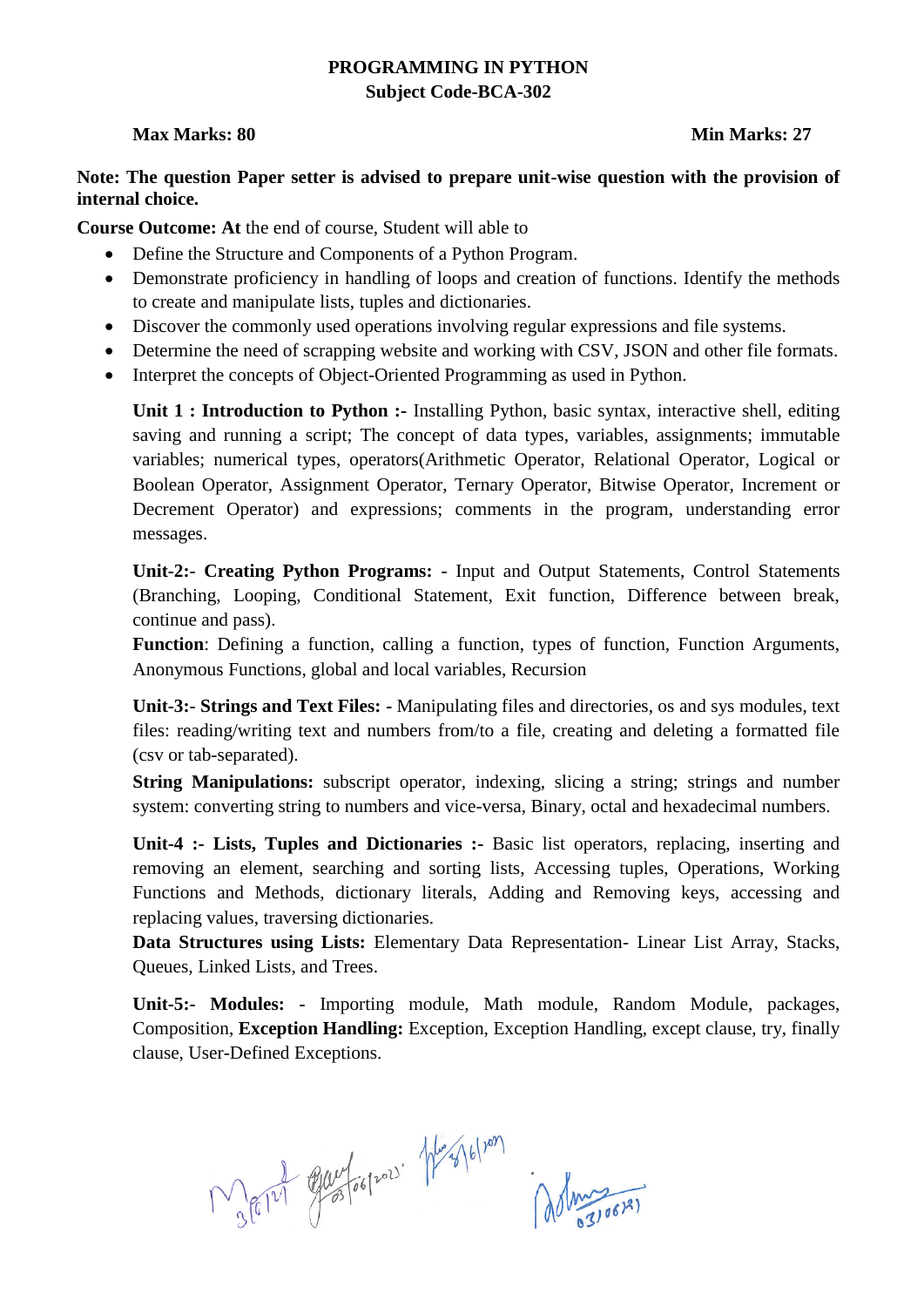# **TEXT REFERENCE BOOKS:**

- 1. T. Budd, Exploring Python, TMH, 1st Ed, 2011
- 2. Allen Downey, Jeffrey Elkner, Chris Meyers, How to think like a computer scientist: Learning with Python, Freely available online, 2012
- 3. Luca Massaron John Paul Mueller, Python for Data science For Dummies, Wiley,2ed,2019
- 4. https://docs.python.org/3/tutorial/index.html
- 5. http://interactivepython.org/courselib/static/pythonds

Mary Europes Magletian del 1907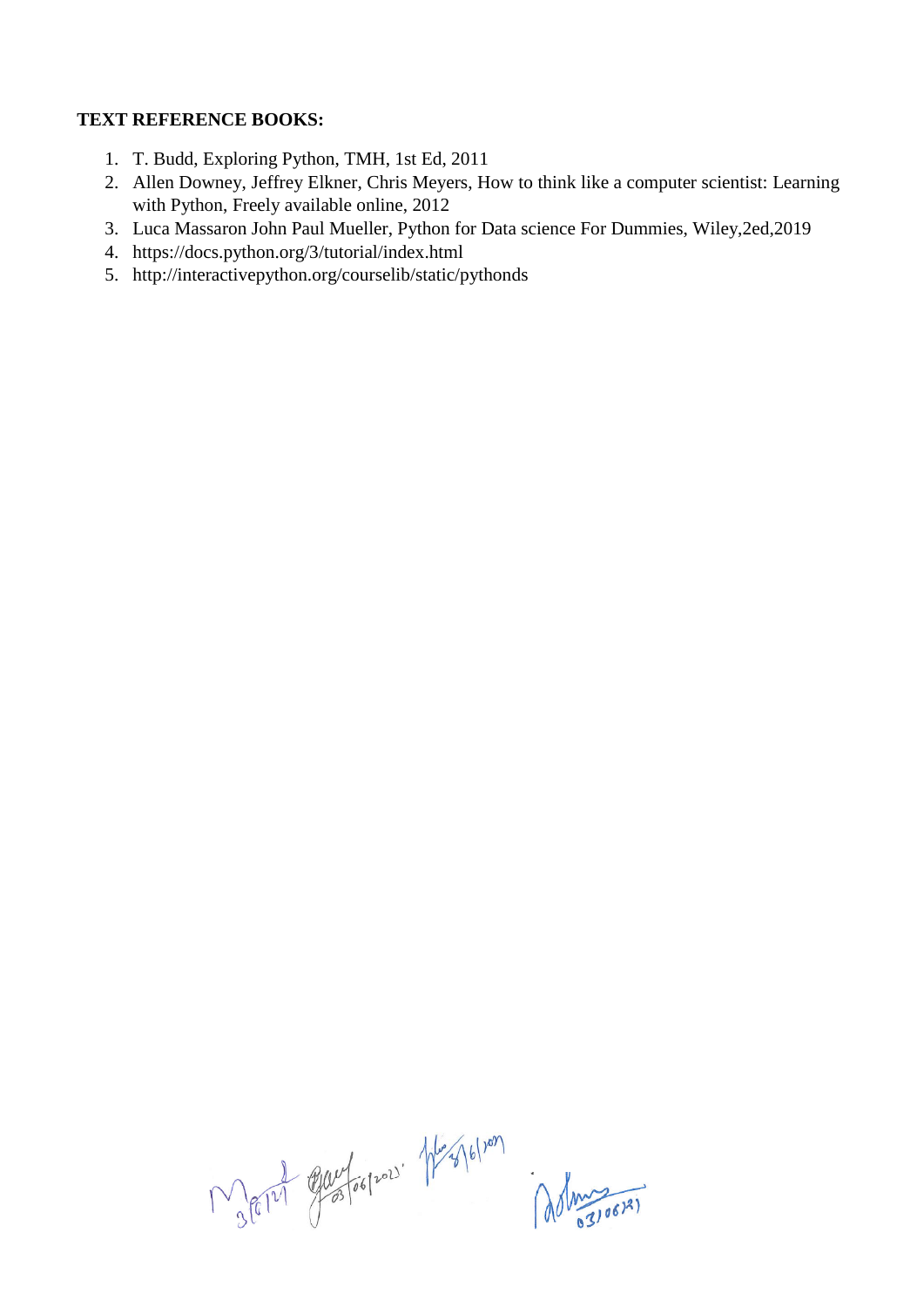### **Dot Net Technology BCA 303**

#### **Max Marks: 80 Min Marks: 27**

**Note: The Question Paper Setter is advised to prepare unit-wise question with the provision of internal choice.** 

#### **Unit -I Inside the .Net Framework**

Overview of .Net framework, Features of .Net, CLR, Common Language Specification, JIT compilation, MSIL, Namespace, FCL, Assemblies, Common Type System, Cross-Language Interoperability, Garbage Collection.

#### **Unit -II Programming with VB.Net**

Data types of variables, Constant, Type Conversions, Operators, Control Structure: Conditional Statement, loops (Do...loop, for loop, while loop, for each.... Next loop), arrays, Declaring arrays and dynamic arrays, Types, Structure, Enumeration, Sub Procedure, Functions.

#### **Unit -III Windows Forms:**

Windows Forms: Working with visual Studio IDE , creating a .NET Solution, simple forms, MDI forms, windows forms: Control class, TextBox, Richtextboxes, Labels, Button, Checkbox , Radio Button, Panels, Group box, Listbox, Checked list box, Combobox , Picture box, Timer, Scrollbar, Timer, Trackbar, Progress bar. Message box, Function, Message Box. Show Method, Input box function, Creating MDI application. Menus, creating Menu, sub menu items, Context menu.

#### **Unit -IV OOPS concept**

Class and objects, creating classes, objects, creating data member, creating class shared data member, shared methods, shared properties , overloading methods and properties, with statement, constructor, Destructor (using finalize method), inheritance, overriding base class member, inheriting constructor, overloading base class member.

#### **Unit -V Database Programming**

Database concept, Ado.net Architecture, .Net Data Provider (Connection class: OledbConnection, SQL Connection, Command class: SQL command class, OleDbCommand class, Data Adaptor class, Data Reader class), Dataset Component, Creating Database application using windows forms (DB connectivity through ADO.net), accessing data from database, navigate in data, working with Data Grid.

#### **BOOKS RECOMMENDED:**

- MSDN online- By Microsoft.
- Visual Basic.NET Complete- BPB Publications, New Delhi.
- The Complete Reference VB.NET –Jeffery R. Shapiro, Tata McGraw Hill.
- Visual Basic.NET Programming Black Book-Steven Holzner by Dreamtech Press.

JEIN Glad football plus 16/201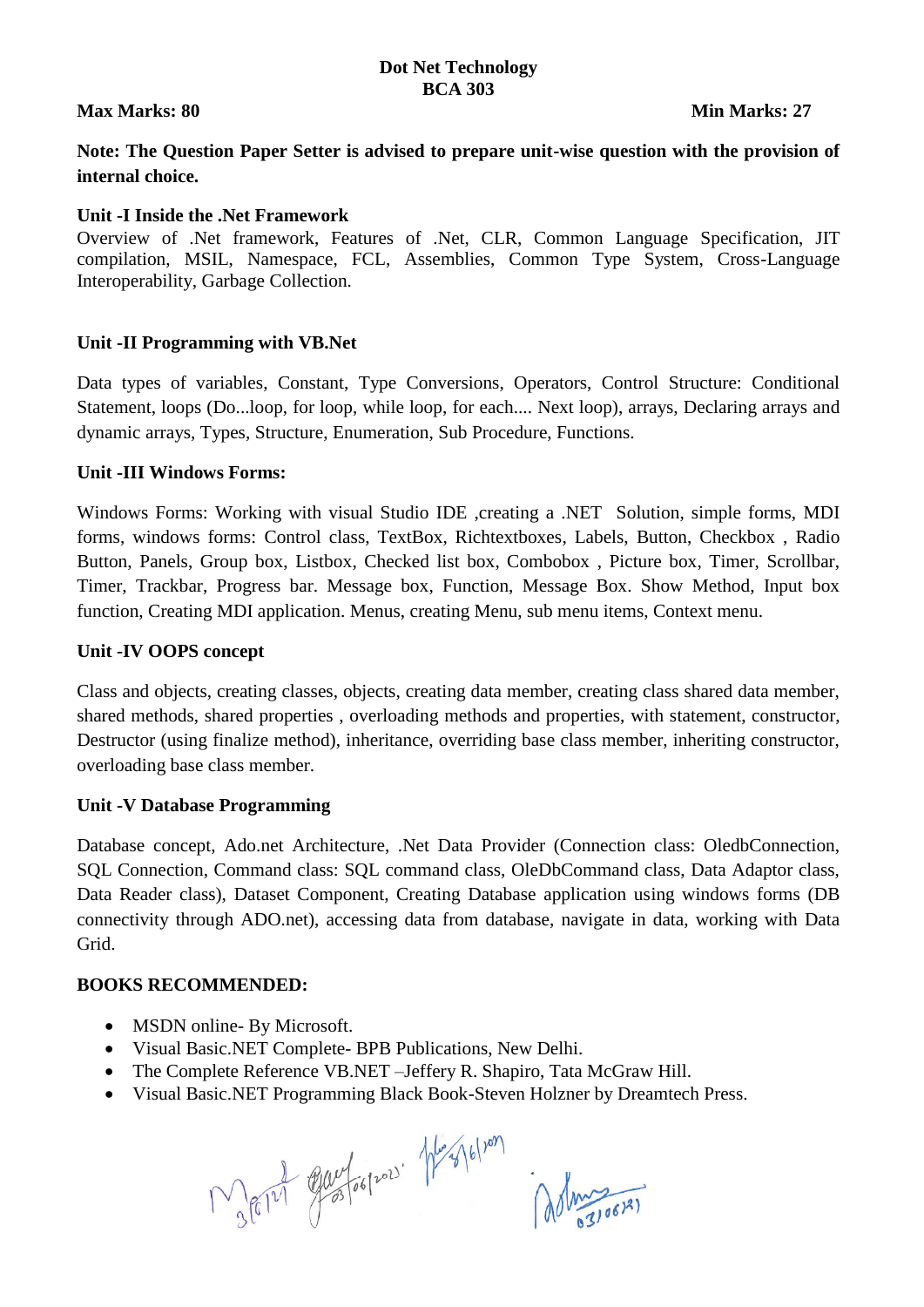# **Software engineering Subject code -BCA -304**

### **Max Marks: 80 Min Marks: 27**

**Note: The question paper setter is advised to prepare unit-wise question with the provision of internal choice. Only Simple calculators allowed not scientific calculator. Unit-I**

Software Engineering Fundamentals: Definition of software product; software development paradigms; software engineering; knowledge engineering and end user development approaches.

#### **Software Analysis:**

Abstraction; partitioning and projection; system specification; software requirements specification (SRS) standards; formal specification method; specification tools; flow based, data based and object orientated analysis.

### **Unit-II**

**System design**: Idealised and constrained design; process oriented design (Gane and Sarson and Yourdon notations); data oriented design (Warnier-(Orr, E-r modeling); Object oriented design (Booch approach); Cohesion and coupling; Design metrics; design documentation standards.

# **Unit-III**

**Role of Case Tools**: Relevance of case tools; High-end and Low-end case tools; automated support for data dictionaries, data flow diagrams, entity relationship diagrams.

**Coding and Programming:** Choice of programming languages; mixed language programming and call semantics; Re-engineering legacy systems; coding standard.

### **Unit -IV**

**Software Quality and Testing:** Software quality assurance; types of software testing (white box, black box, unit, integration, validation, system etc); debugging and reliability analysis; program complexity analysis; software quality and metrics; software maturity model and extension. Software cost and Time estimation. Functions points; issue in software cost estimation; introduction to the Rayleigh curve 3; Algorithm cost model (COCOMO, Putnam-slim, Watson and feliix).

### **Unit -V**

**Software Project Management:** Planning software projects; work background structure; integrating , software design and project planning ; software project teams; project monitoring and controls.

### **RECOMMENDED BOOKS:**

- 1. Software Engineering: A Practitioner's Approach By Essman Roger, Tata McGraw Hill.
- 2. An Integrated Approach To Software Engineering- By Jalote Pankaj, Narosa: New Delhi.

Ment gavforpor Messelver delunger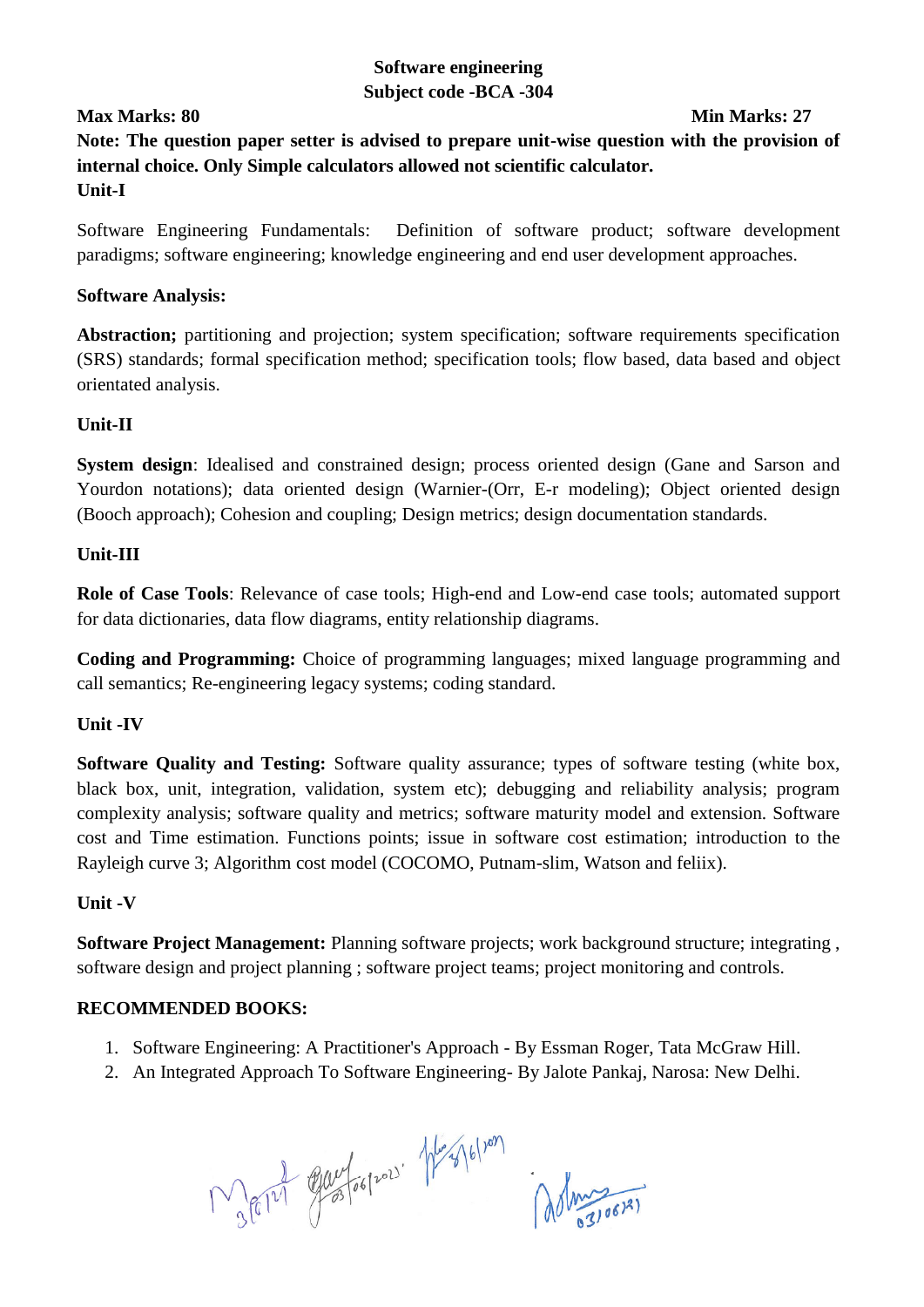# **Data Structure Subject Code-BCA-305**

### **Max Marks: 80 Min Marks : 27**

**Note: The question Paper setter is advised to prepare unit-wise question with the provision of internal choice. Only simple calculators allowed not scientific calculator.**

#### **UNIT-I INTRODUCTION-**

Introduction, Basics terminology, Elementary data organization, Data structure, Data structure operation, Algorithms: complexity, time space Tradeoff. Mathematics Notation and functions, Algorithmic Notation.

#### **UNIT-II**

#### **CONCEPTS OF ARRAYS, RECORDS AND POINTERS-**

Basic Terminology, Linear Array; Single Dimensional Array, Multidimensional Array, Static Array, Dynamic Array; **Pointers:** Introduction of Pointer, **Records:** Record structures.

### **UNIT-III**

#### **LINKED LISTS, STACKS, QUEUES, RECURSION-**

Link lists, Traversing a linked list, searching a linked list; Insertion into a linked List, Deletion from a Linked List, Stacks, Array Representation of stack; Queues.

#### **UNIT-IV**

#### **TREES-**

Binary Trees, Representing Binary Trees in Memory, Traversing binary tree, Traversal Algorithms using stacks, header nodes; threads, Binary search Tree, Searching and Inserting in Binary search Tree, Deleting in Binary Search tree.

#### **UNIT-V**

#### **SORTING AND SEARCHING-**

**Sorting:** Bubble Sort, Quick Sort, Insertion Sort, Selection Sort, Merge Sort; **Searching:** Liner Search, Binary Search, Searching and data modification, Introduction to hashing.

#### **BOOKS RECOMMENDED:**

- 1. Data structure -Seymour Lipschutz (Schaum's Series).
- 2. Data structure & Program design -Robert L. Kruse,  $3<sup>rd</sup>$  Ed., Prentice Hall.

Mary Elevelson Magletion (dolmainer)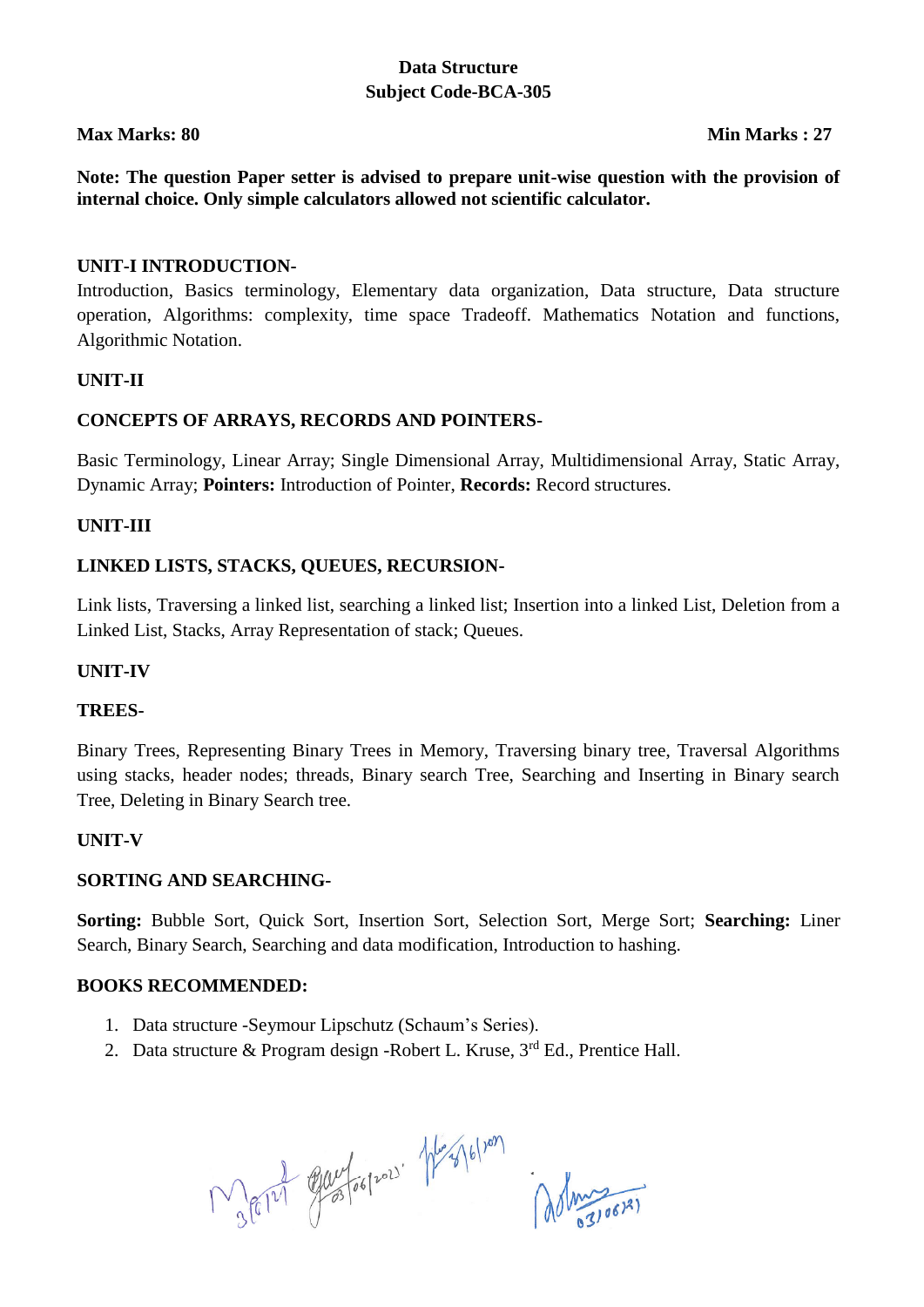# **Computer System Architecture Subject Code - BCA-306**

# **Max Marks : 80 Min Marks : 27**

**Note : The Question Paper setter is advised to prepare unit-wise question with the provision of internal choice. Only Simple calculators allowed not scientific calculator.**

# **UNIT I**

Data Representation - Data Types, Number System, Fixed Point Representation - I's, 12 complement, Binary Fixed point representation, Arithmetic operation on Binary operation Overflow & Underflow, Codes, ASCII, EBCDIC codes. Grey codes, Excess-3, BCD codes Error detection & correcting codes.

### **UNIT II**

Digital Logic Circuits - Logic Gates AND, OR, NOT, Gates & their truth tables, NOR, NAN XOR Gates, Boolean algebra, Basic Boolean Law, Demerger's theorem, Map Simplification minimizing technique, K Map, Sum of products, Product of sums, Combinational & sequent circuits Half adder & Full adder, Full Subtractor, Flip Flop - RS, D, JK & T Flip Flop, Shift register, RAM & ROM.

# **UNIT III**

CPU organization, ALU & control circuit, Idea about arithmetic circuits, Program control Instruction sequencing, Introduction to Microprocessor, System buses, Registers, Program counter, Block diagram of a Macro computer system, Microprocessor control signals, Interfacing devices , Introduction to Motherboard, SMPS

### **UNIT IV**

Input output organization, 1/0 Interface, Properties of simple I/O devices and their Controller isolated versus Memory mapped 1/0, Modes of Data transfer, Synchronous & Asynchronous Transfer, Handshaking, Asynchronous serial transfer, I/O processor

### **UNIT V**

Auxiliary memory - Magnetic drum, Disk & Tape, Semiconductor memories, Memory hierarchy, Associative memory, Virtual memory, address space & memory space, Address mapping , Page table, Page replacement, cache memory, Hit ratio, Mapping Techniques, Writing cache.

#### REFERENCE:

- 1. Computer System architecture -- M. Morris Mano
- 2. Computer Architecture and Organization- Nicholas P Carter, Schaum's Outlines
- 3. Computer Organization and Architecture William Stallings

Rolet Guylogrow Hesplan Administration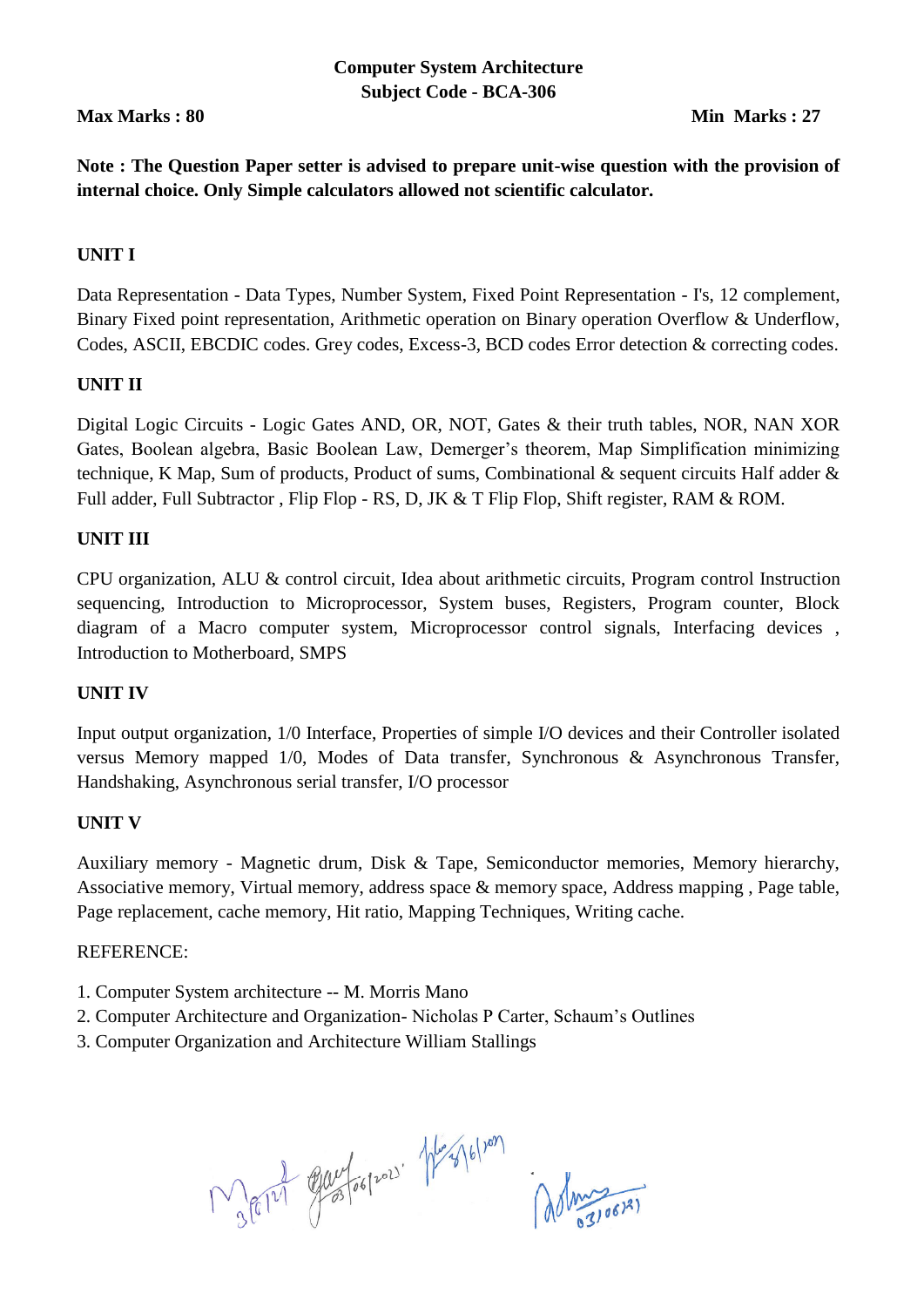### **PRACTICAL WORK**

#### **BCA307- LAB VII: PYTHON PROGRAMMING LAB**

Course Outcome: At the end of course, Students will be able to

- Learn the Numbers, Math functions, Strings, List in Python.
- Learn the tuples and dictionaries in Python.
- Demonstrate proficiency in handling of loops and creation of functions.
- Identify the methods to create and manipulate lists, tuples and dictionaries.
- Express different decision making statements and functions.

**1 scheme of Examination:** Practical Examination will be of 3 hours duration. The distribution of practical marks is as follows:

|                                      | Total | 100 |
|--------------------------------------|-------|-----|
| (Practical Record + Internal Record) |       | 20  |
| <b>Viva</b>                          |       | 20  |
| Program 3                            |       | 20  |
| Program 2                            |       | 20  |
| Program 1                            |       | 20  |
|                                      |       |     |

# **List of Practical**

- 1. Write a program that reads an integer value and prints —leap year or —not a leap year.
- 2. Write a program that takes a positive integer a and then produces n lines of output shown as follows.
- 3. Write a program to create the following Pattern For example enter a size: 5

\* \*\* \*\*

- \*\*\*\* \*\*\*\*\*
- 4. Write a function that takes an integer n as input and calculates the value of  $1 + 1/1!$  +  $1/2! + 1/n!$
- 5. Write a function that takes an integer input and calculates the factorial of that number,
- 6. Write a function that takes a string input and checks if it is a palindrome or not.
- 7. Write a list function to convert a string into a list, as in list (-abc) gives [a, b, c].
- 8. Write a program to generate Fibonacci series.
- 9. Write a program to check whether the input number is even or odd.
- 10. Write a program to compare three numbers and print the largest one.
- 11. Write a program to print factors of a given number.
- 12. Write a method to calculate GCD of two numbers.
- 13. Write a program to create Stack Class and implement all its methods, (Use Lists).
- 14. Write a program to create Queue Class and implement all its methods, (Use Lists)
- 15. Write a program to implement linear and binary search on lists,
- 16. Write a program to sort a list using insertion sort and bubble sort and selection sort.

Note: List of experiments may be changed by the concerned teacher.

 $M_{36121}$  equatorized the follow association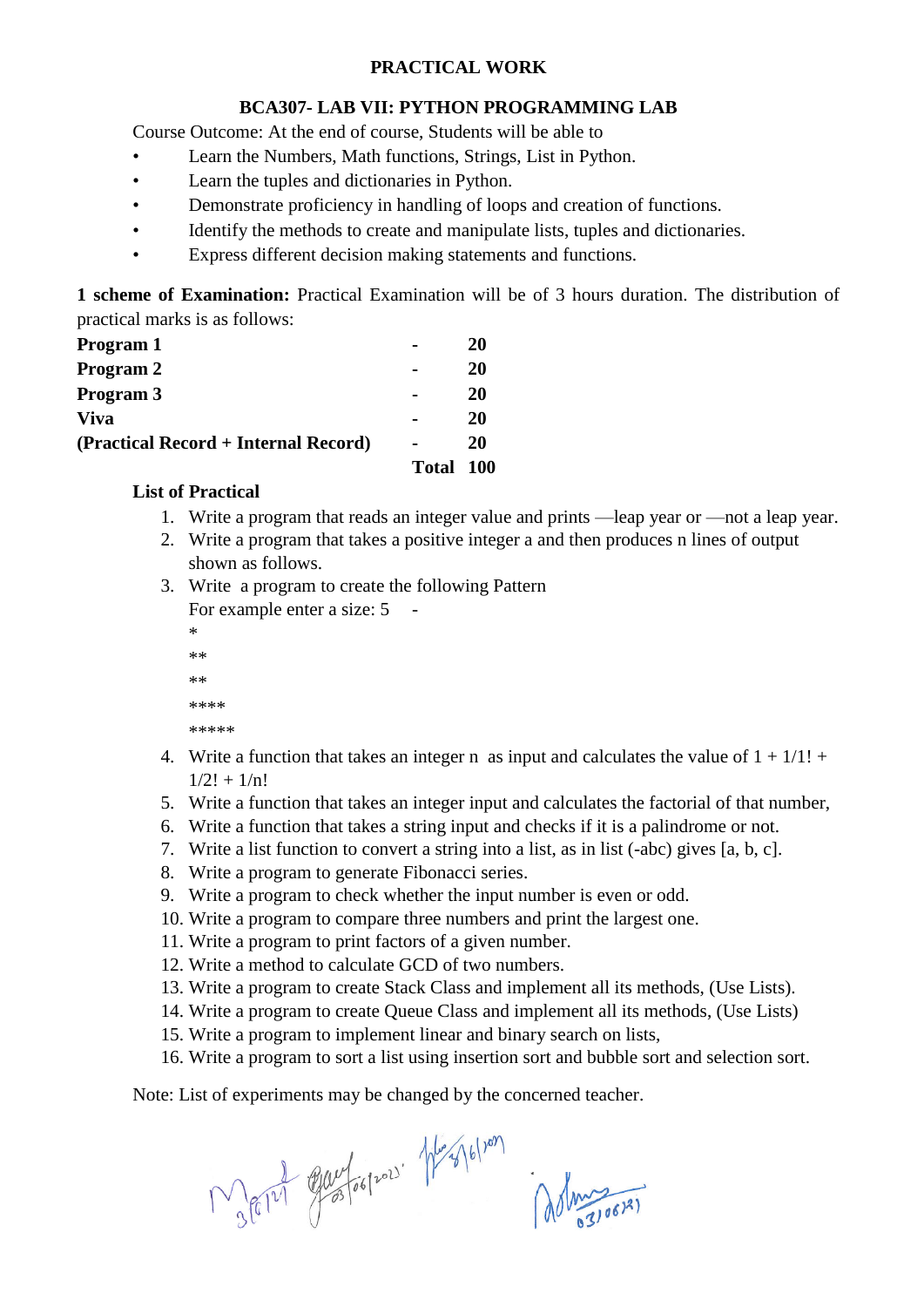# **PRACTICAL WORK BCA308- LAB VIII: Dot Net Technology Lab**

**1 scheme of Examination:** Practical Examination will be of 3 hours duration. The distribution of practical marks is as follows:

| Program 1                            |              | 20    |
|--------------------------------------|--------------|-------|
| Program 2                            |              | 20    |
| Program 3                            |              | 20    |
| <b>Viva</b>                          |              | 20    |
| (Practical Record + Internal Record) |              | 20    |
|                                      | <b>Total</b> | - 100 |

### **List of Practical**

- 1 Write a program to find maximum between three numbers.
- 2 Write a program to check whether a number is negative, positive or zero.
- 3 Write a program to check whether a year is leap year or not.
- 4 Write a program to check whether a character is alphabet or not.
- 5. Write a program to find all roots of a quadratic equation
- 6 Design an application to input marks of five subjects Physics, Chemistry, Biology, Mathematics and Computer. Calculate percentage and grade

Percentage > 90% : Grade A Percentage >= 80% : Grade B Percentage > 70% : Grade C Percentage >60% : Grade D Percentage >= 40% : Grade E Percentage < 40%: Grade F

7. Design an application to input basic salary of an employee and calculate its Gross salary following:

> Basic Salary  $\leq$  10000: HRA = 20%, DA = B0% Basic Salary <n20000: HRA = 25%, DA = 90% Basic Salary > 20000 : HRA = 30%, DA = 95%

8. Design an application to input electricity unit charges and calculate the given condition:

For first 50 units Rs. 0.50/unit

For next 100 units Rs. 0.75/unit

- For next 100 units Rs. 1.20/unit
- For unit above 250 Rs. 1.50/unit

An additional surcharge of 20% is added to the bill

- 9 Write a program to convert decimal to binary number system using bitwise operator.
- 10. Write a program to swap two numbers using bitwise operator
- 11 Write a program to create Simple Calculator using select case.
- 12 Write a program to find sum of all natural numbers between 1 ton

Ment Gay Lospor Mes 6/201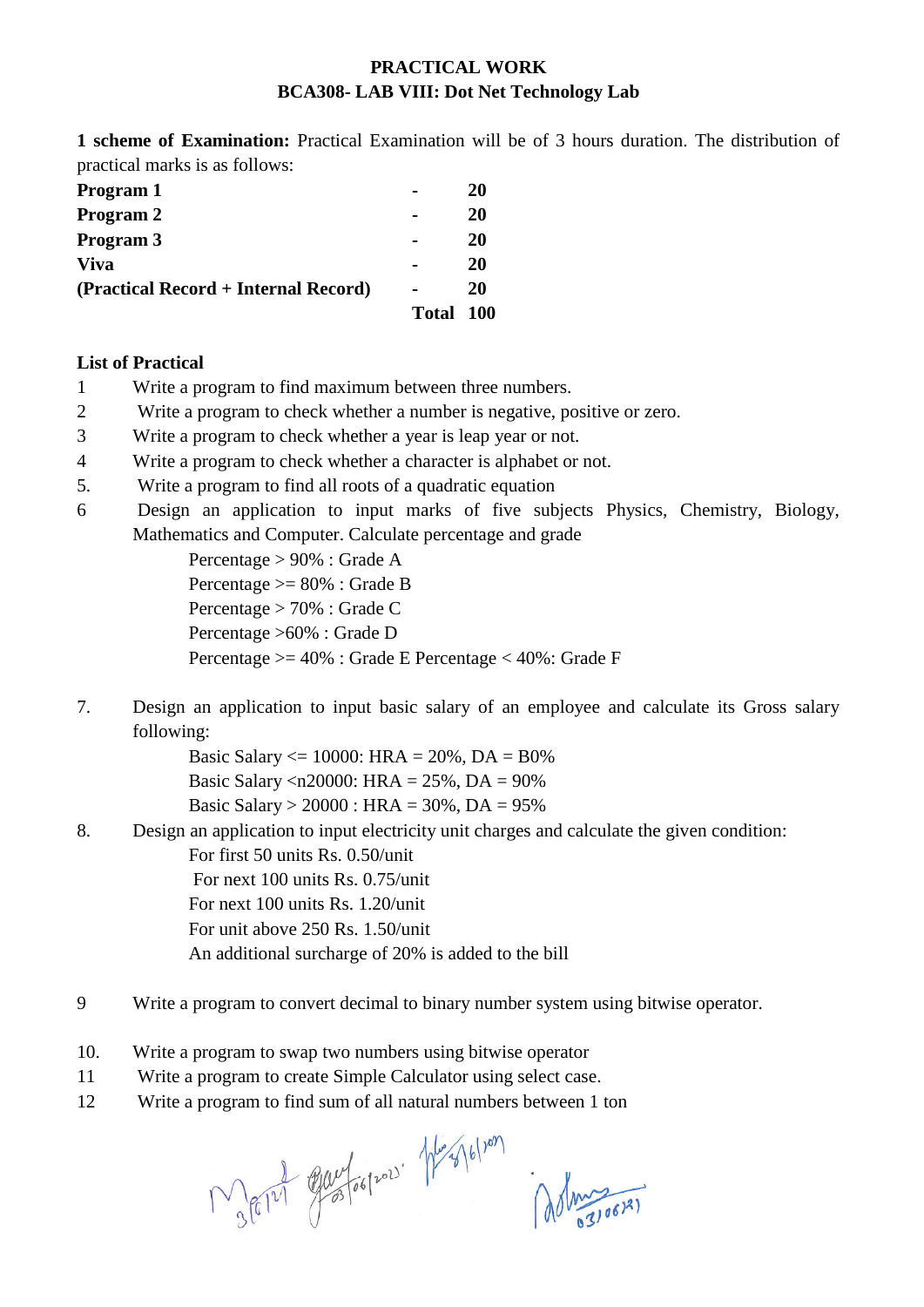- 13 Write a program to find first and last digit of any number
- 14. Write a program to enter any number and print its reverse.
- 15 Write a program to enter any number and check whether the number is palindrome or not.
- 16 Write a program to check whether a number is Armstrong number or not
- 17 Write a program to print Fibonacci series up to n terms.
- 18 Write a program to print Pascal triangle up to n rows.
- 19 Write a program to print all negative elements in an array.
- 20 Design a digital clock using timer control
- 21 Design an application that accepts the item name from the user and add it to a list box and combo box.
- 22 Create an application that offers various food items to select from check boxes and a mode of payment using radio button. It then display the total amount payable.
- 23 Create an application to implement the working of Context menu on textbox
- 24 WAP to illustrate all functionalities of list box and combo box.
- 25 WAP using check names for the following font effects

Bold Italic Underline Increase Font size Decrease Font size Font Color

- 26 WAP for temperature conversion using radio button.
- 27 WAP to launch a rocket using Picture Box and Timer control
- 28 WAP to change the back color of any control using scroll box.
- 29 WAP to search an element for one dimensional array.
- 30 Design a menu such that it contain submenu such as Addition, Subtraction, Scalar Multiplication, Transpose of two metrics.
- 31 WAP to find greatest among three given number using user define procedures.
- 32 WAP to calculate factorial of a number using user define procedure. 32. WAP to check whether given number neon or not using user define function
- 33 WAP to check whether a given number is Niven or not using procedure.
- 34 WAP to check whether a given number is duck number or not
- 35 WAP to check whether a given number is spy number or not.
- 36 WAP to check whether a given number
- 37 Design the following application using radio button and checkbox:
- 38 Design an application to create the Payroll form shown below. Number of hours well as the appropriate rate.

Gross salary = rate\* hours.

Net salary = gross salary - deductions.

39 Develop an application which is similar to notepad using menus.

Ment Gay Lospor Herstelver dolmes 0672)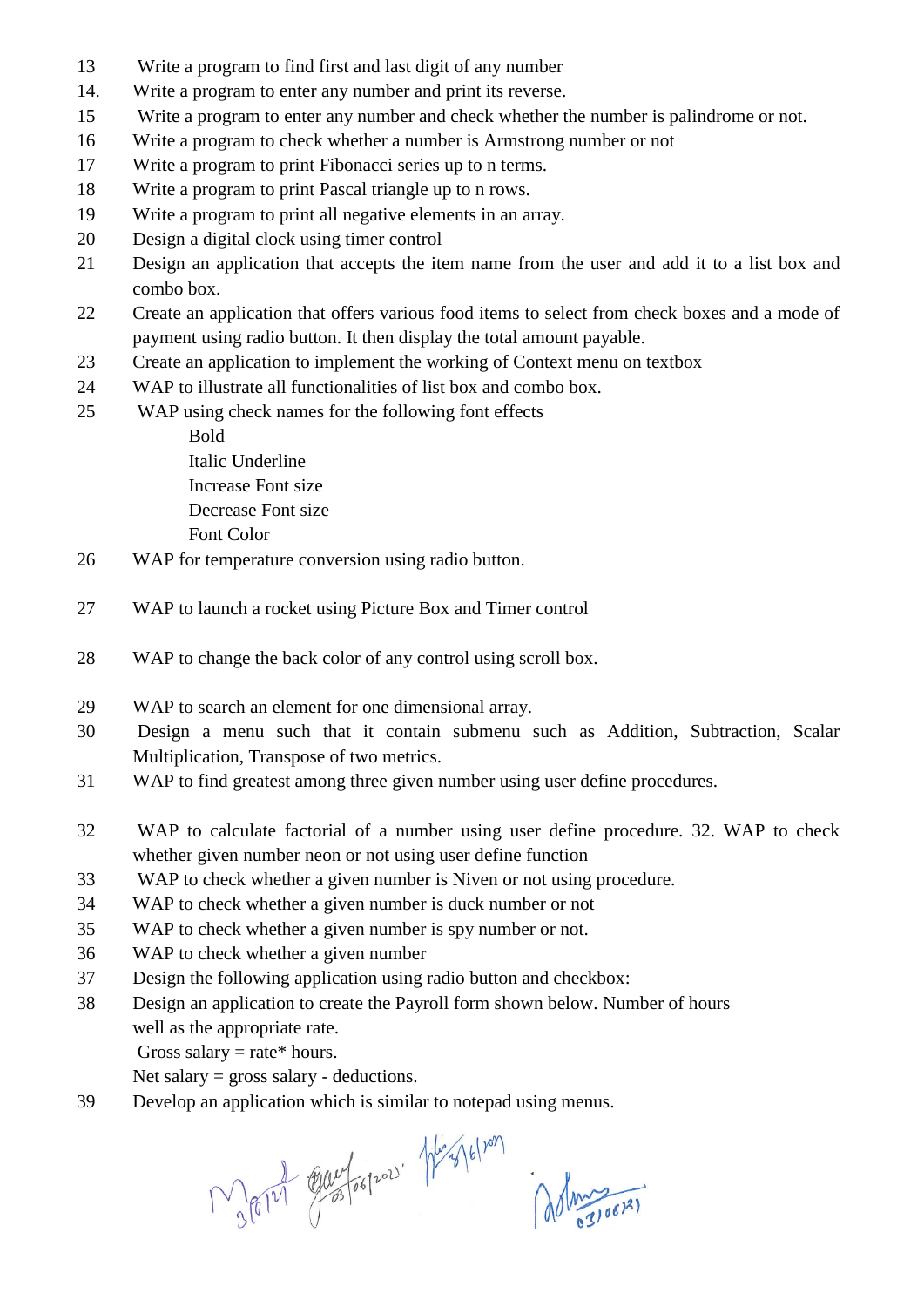40. Develop an application for facilitating purchasing order

41. Develop an application for billing system in coffee shop

42. Develop an application which is similar to login form

43. Define a class account include following data members: Name of the depositor account no, type of Account, balance amount, Member Functions: To deposit an amount, To withdraw an amount after checking balance, to show balance also provide proper validation wherever necessary write a main program to test above class

44. Develop a project which display the student information in the relevant field from the database which already exist

45. Define structure student structure student has written member for storing name roll number name of three subjects and marks with member function to store and print data.

46. Write a class having name calculate the use uses static overloaded function to calculate area of circle area of rectangle and area of triangle.

47. Create a class account that stores customer name account number and type of account from this device the classes cur\_acct and sav\_acct to make them more specific to their requirements include necessary member function in order to achieve the following task:

a) Accept deposits from customer

- b) Display the balance
- c) Customer and deposit interest

d) Permit withdrawal and update the balance

e) check for the minimum balance impose penalty necessary and update the balance

48 create a class circle with data member radius provide member function to calculate area driver class fare from class circle provide member function to calculate volume derived class cylinder from class is fair with additional data member for height and member function to calculate volume

49. consider an example for declaring the examination result design 3 classes student exam result the student class has data member such as representing roll number name of subject create the class exam which contain the data member representing name of subject minimum marks maximum marks obtained marks for 3 subject derived class result from both students and exam classes test the results class in main function

50. write a program that implement the concept of encapsulation

51. write a program to demonstrate concept of polymorphism function overloading and constructor overloading

52. Create a class student having data member to store roll number name of the student name of three subject Max marks, Min marks, obtained marks. Declare an object of class student. Provide facilities to input data in data members and display result of students.

53. Create a class student having data members to store roll number name of Student name of a subject Max marks, min marks, obtained marks declare array of object to hold data of three students. Provide facilities to display result of all students provide also facility to display the result of specific student whose roll number is given.

54. Create a class array having an array of integer having five elements at data member provide following facilities:

a) constructor to get number in array element

b) sort the elements

Report Europes Margolines Administration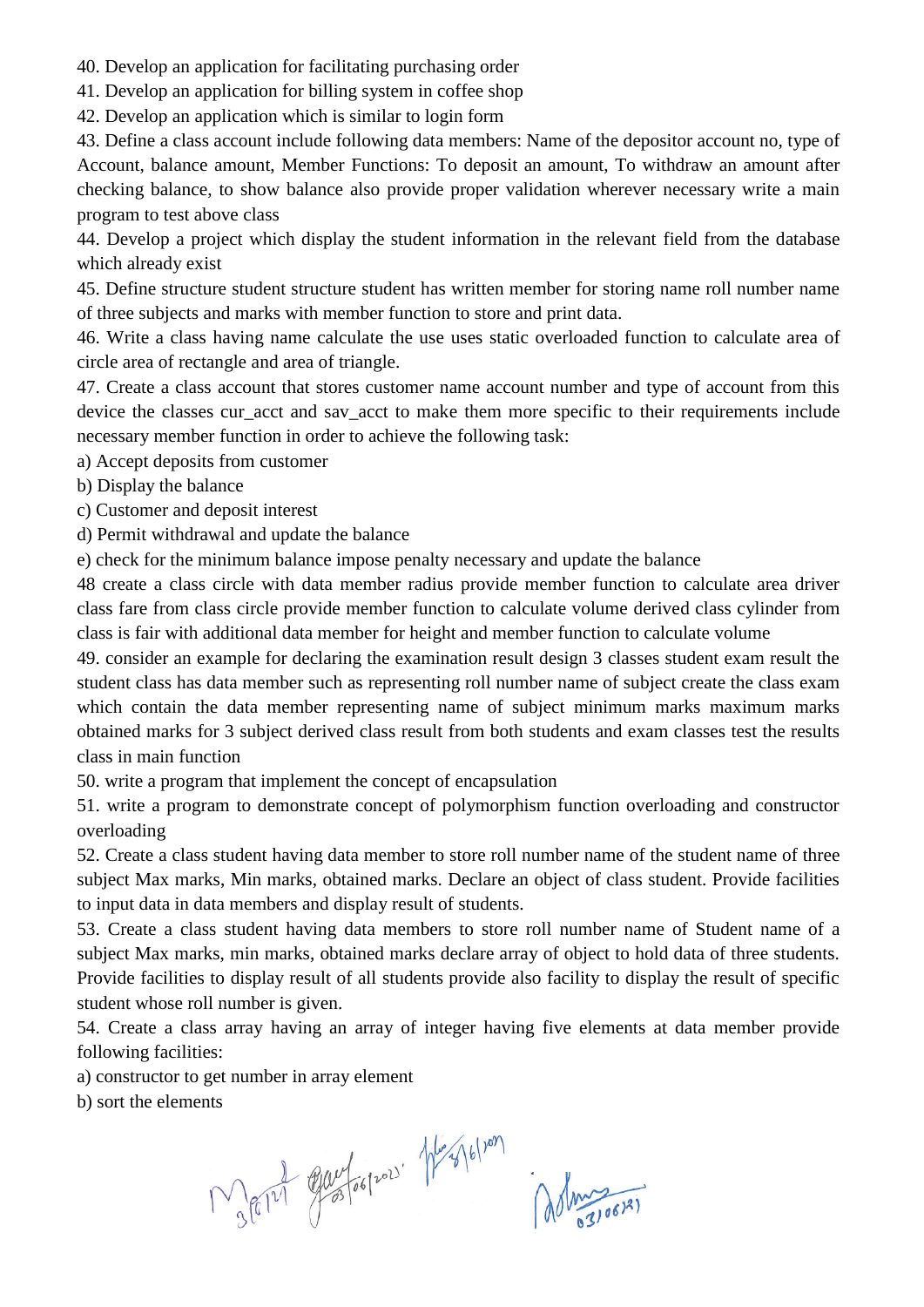c) find the largest element

d) search the present of particular value in an array element.

55. Write a program to display records of table using eing data adaptor and code for items buttons to move at first record next record previous record last record in the table.

56. Create a table for employee write a program using data set to add delete edit and navigate records.

57. Write a program to access a database using ado.net and display key column in the combo box or list box when an item is selected in it its corresponding records is shown in data grid control.

Mary Europes Magletian del 1907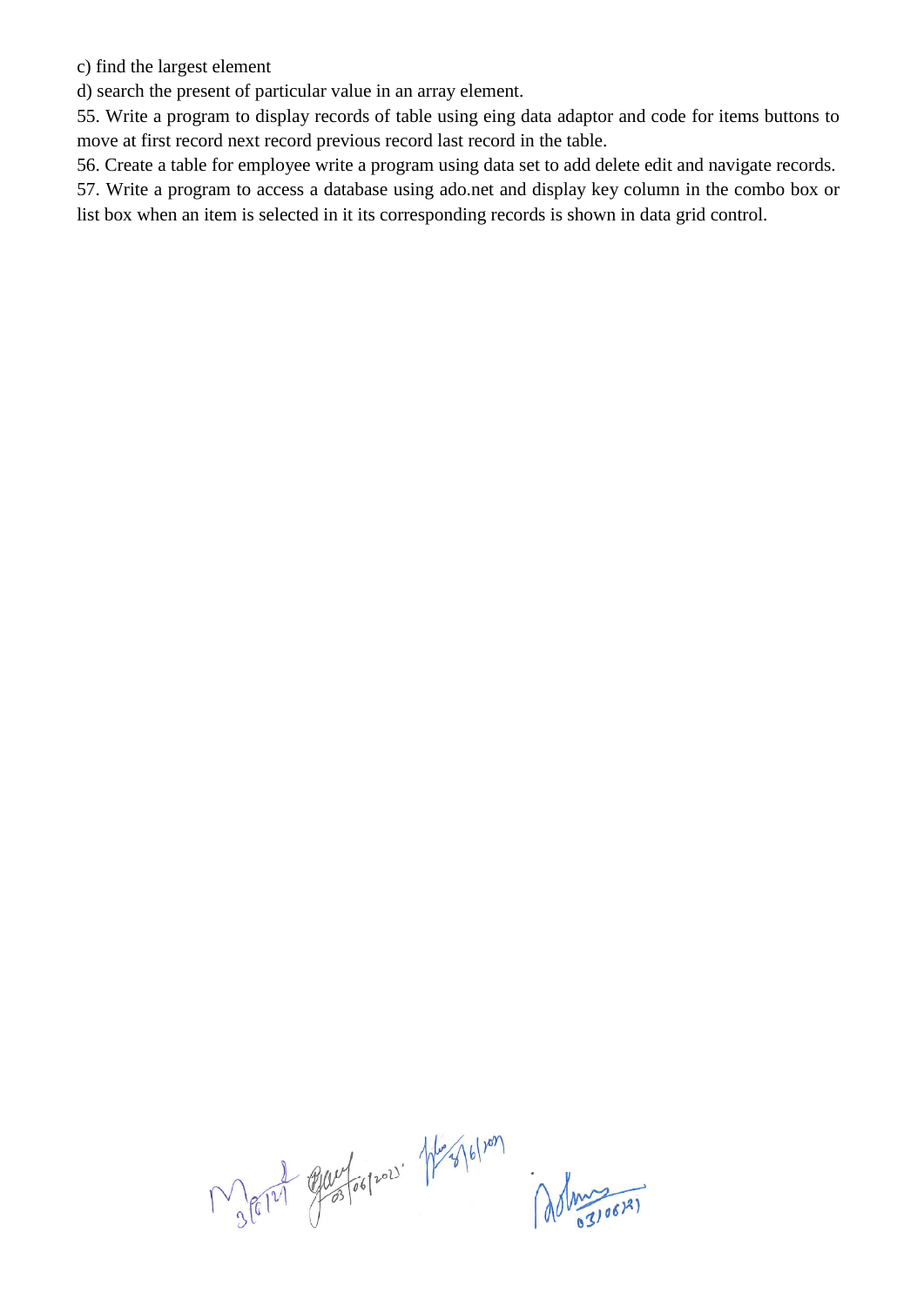# **PRACTICAL WORK BCA309- PROJECT**

**1 Scheme of Examination: The Project should be done by individual student.** Practical Examination will be of 3 hours duration. The distribution of practical marks is as follows:

| Software Demonstration                    | $-40$  |
|-------------------------------------------|--------|
| Project Report (Hard Copy $+$ Soft Copy)  | $-20$  |
| <b>Project Demonstration/Presentation</b> | $-20$  |
| Project Viva                              | $-20$  |
| <b>Total</b>                              | $-100$ |

# **2. Format of the student project report on completion of the project**

- Cover page as per format
- Certificate of Approval
- Certificate of project guide/Center Manager
- Certificate of Evaluation
- Declaration / Self certificate
- Acknowledgement
- Synopsis of the project
- Main Report
	- o Objective & Scope of the project
	- o Theoretical Background of Project
	- o Definition of problem
	- o System Analysis & Design
	- o System Planning (PERT Chart)
	- o Methodology adopted, system Implementation & details of Hardware & Software used
	- o System maintenance & Evaluation
	- o Cost and Benefit Analysis
	- o Detailed Life Cycle of the project
		- **ERD, DFD**
		- Input and Output Screen Design
		- Process involved
		- Methodology used for testing
		- Test Report, Printout of the code sheet
	- o User/Operational Manual including security aspect, access rights, backup control etc.
	- o Conclusion
	- o References
	- o Soft copy of the project on CD

Mary Euclospor Hespelvon<br>administer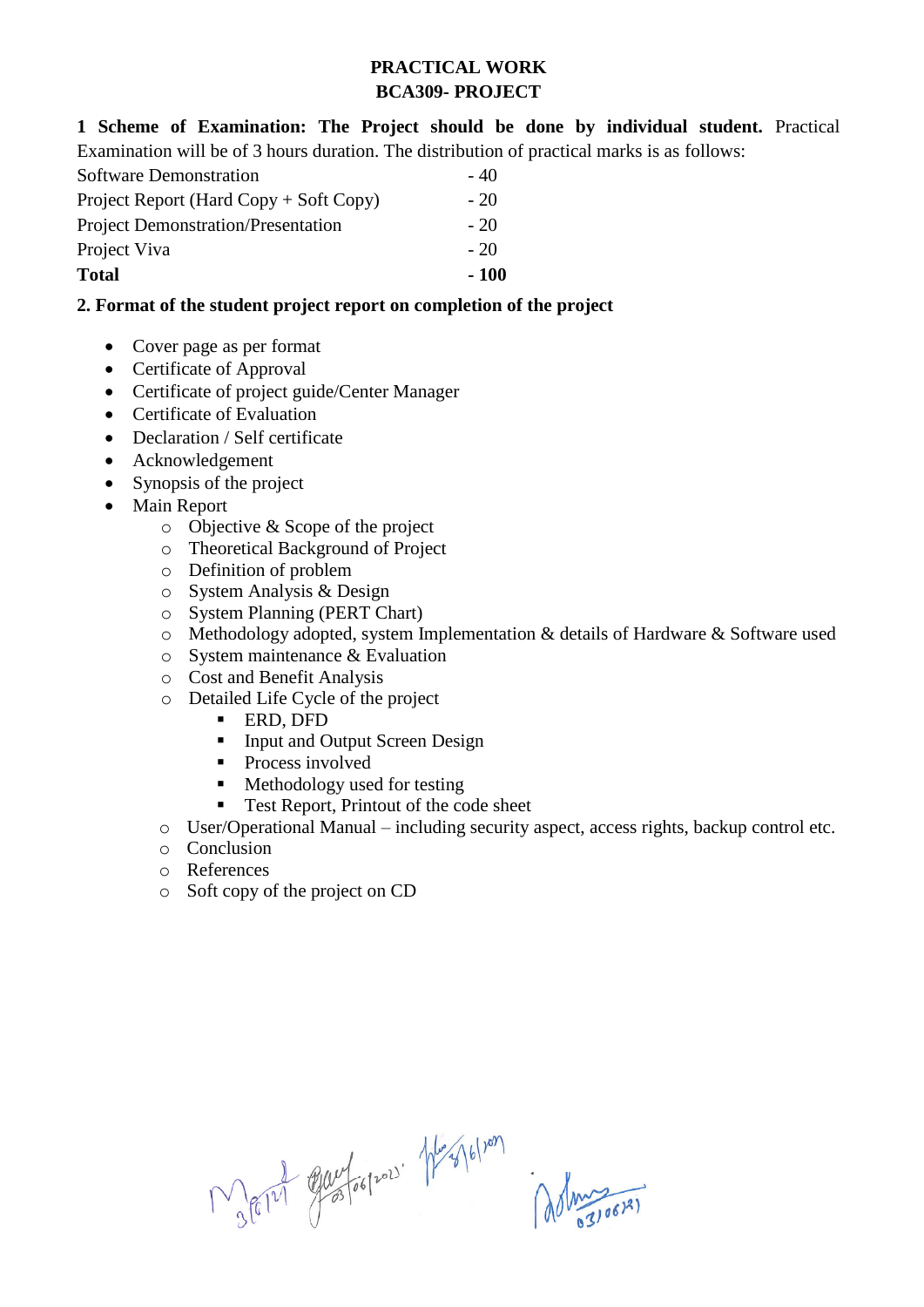**Formats of various certificates and formatting styles are as:**

**1. Project report Cover Format:**

# **A Project Report On Title of the Project report (Times New Roman, Italic , Font Size=24)**

Submitted in partial fulfillment of the requirements for the award of degree **Bachelor of Computer Application**

From

**Hemchand Yadav Vishwavidyalaya, Durg ( C.G.)**

(Bookman Old Style, 16point, Center)

Year : xxxx

Logo of College

.

Guide Submitted by: (Guide Name) (Student's Name) Roll No.

> Submitted to (College name) Hemchand Yadav Vishwavidyalaya, Durg ( C.G.)

### **2. Certificate of Approval by Head of Department in letter head**

#### **CERTIFICATE OF APPROVAL**

This is to certify that the Project work entitled "  $\frac{1}{2}$  " is carried out Mr/Ms/Mrs \_\_\_\_\_\_\_\_\_\_\_\_\_\_\_\_\_. A student of BCA-III year at **(College Name)** is hereby approved as a credible work in the discipline of Computer Science and Application for the award of degree of **Bachelor of Computer Application** during the year\_\_\_\_\_\_\_ from **Hemchand Yadav Vishwavidyalaya, Durg ( C.G.).**

**(Head Name)**

Mary Office of the Mary (10)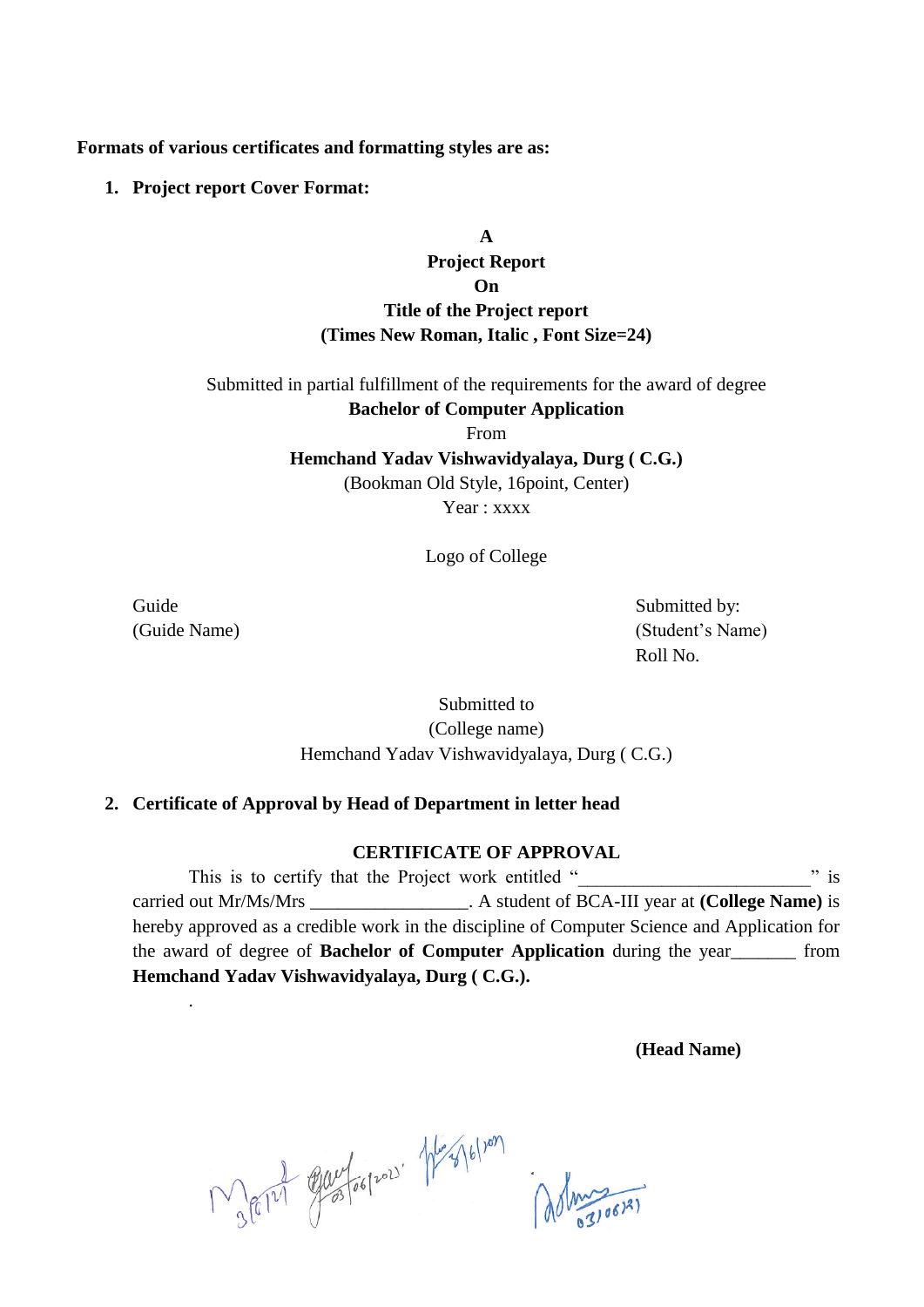#### **3. Certificate from the Guide in letter head**

#### **CERTIFICATE**

| This is to certify that the Project work entitled "                                              | , ,                                                                                                                                                                                                                           |
|--------------------------------------------------------------------------------------------------|-------------------------------------------------------------------------------------------------------------------------------------------------------------------------------------------------------------------------------|
| Submitted to the (College Name) by Mr/Ms/Mrs                                                     | Roll No film to the set of the set of the set of the set of the set of the set of the set of the set of the set of the set of the set of the set of the set of the set of the set of the set of the set of the set of the set |
| in partial fulfillment for the requirements relating to nature and standard of award of Bachelor |                                                                                                                                                                                                                               |
| of Computer Application degree by, <b>Hemchand Yadav Vishwavidyalaya, Durg</b> (C.G.) for        |                                                                                                                                                                                                                               |
| the academic year $20$ -20 -                                                                     |                                                                                                                                                                                                                               |

This project work has been carried out under my guidance.

#### **(Guide Name)**

**4. Certificate of the company or Organization from where the Project is done from the Project Manager or Project guide.**

#### **5. Certificate of evaluation in the department letter head**

#### **CERTIFICATE OF EVALUATION**

This is to certify that the Project work entitled "<br>
"is carried out" Mr/Ms/Mrs \_\_\_\_\_\_\_\_\_\_\_\_\_\_\_\_\_, a student of BCA-III year at **(College Name),** after proper evaluation and examination, is hereby approved as a credible work in the discipline of Computer Science and Application and is done in a satisfactory manner for its acceptance as a requisite for the award of degree of **Bachelor of Computer Application** during the year\_\_\_\_\_\_\_ from **Hemchand Yadav Vishwavidyalaya, Durg ( C.G.).**

#### **Internal Examiner External Examiner**

#### **6. Declaration of Student/Self Certificate**

#### **DECLARATION**

This is to certify that the Project work entitled " which is submitted by me in partial fulfillment for the award of degree of **Bachelor of Computer Application, (College Name),** comprises the original work carried out by me.

I further declare that the work reported in this project has not been submitted and will not be submitted, either in part or in full for the award of any other degree or diploma in this Institute or any other Institute or University.

Place : (Name) Date : (Roll No)

Mary Elevelogies Mes (6/10)